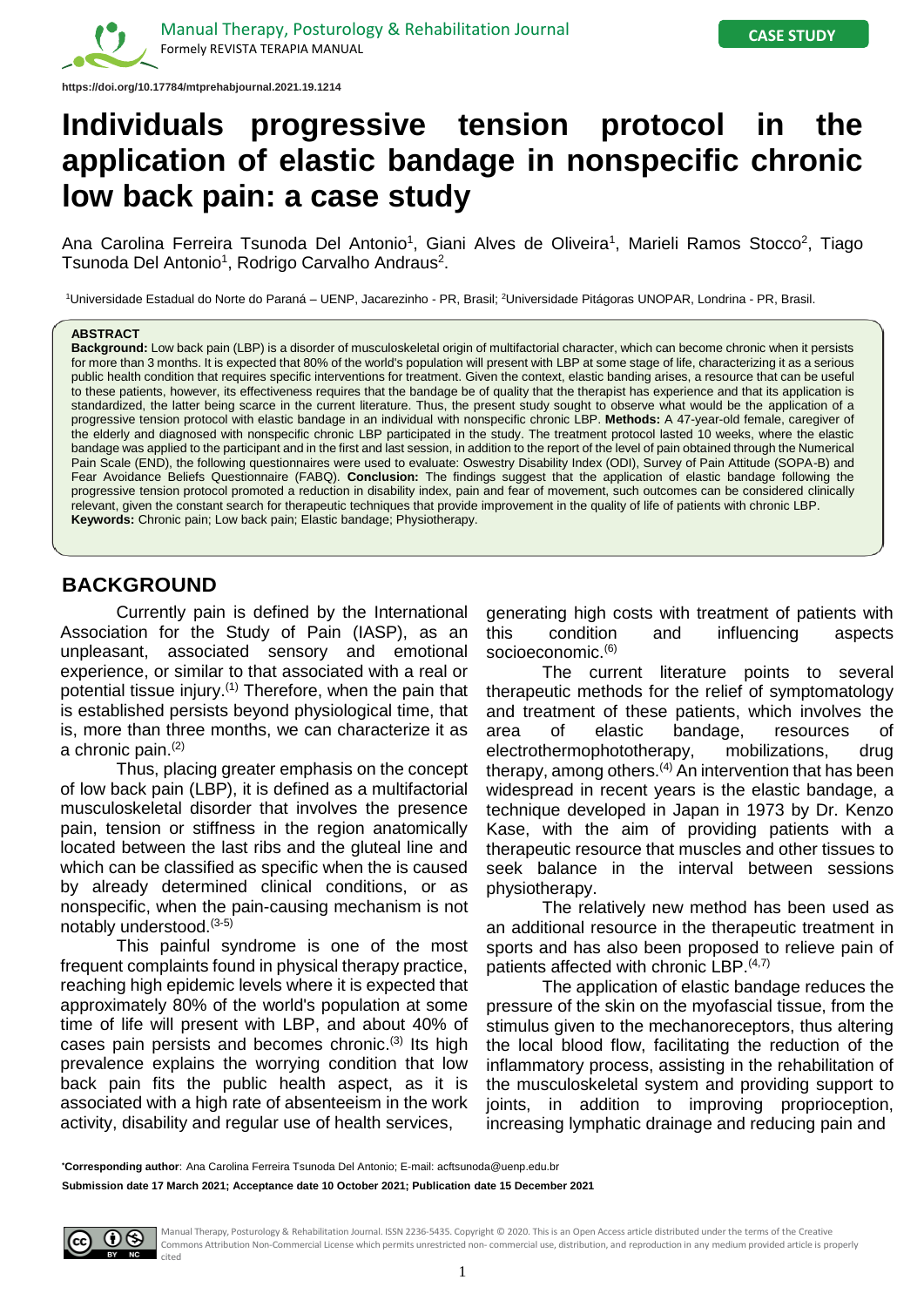

fatigue by modifying biomechanical aspects of tissues and promoting improvement of the individual's functionality. $(4,7)$ 

According to, Morini et al,<sup>(8)</sup> the effectiveness of the technique depends, in addition to the quality of the bandage, on the level of knowledge of the therapist in relation to the technique, because the professional who will make use of this resource must have mastery of their forms of application, as well as seek standardization based on scientific knowledge, not only assumptions. The author also provides evidence that to obtain significant strength for therapeutic effects the elastic bandage should be deformed above 75% from its original length, to all widths and lengths.

Even if the elastic bandage presents itself as an easy-to-use resource during therapy and its use can provide continuous stimulation to the patient even outside the time of the physiotherapy session, the studies available in the literature do not yet have a standardization of how to generate or develop tension suggested by the same articles, which hinders the effective reproduction of the technique, making it necessary to allow the effective use of such technique in physical therapy practice.

Therefore, the present study aimed to develop a pilot study in order to analyze the effects of the use of a progressive tension protocol with elastic bandage on disability, fear of effecting movement, coping with pain and pain level in an individual with nonspecific chronic LBP, aiming at the need to standardize the technique of application and use of elastic bandage in clinical practice, emphasizing that published studies addressing this theme are scarce and some are limited and/or controversial.

# **METHODS**

A descriptive observational study was conducted, through a case study, approved by the Ethics Committee of University of Northern Paraná under a number of 3.059.113.

### **Presentation of the case**

The present study had the participation of a 47-year-old female individual diagnosed with nonspecific chronic LBP through the disability questionnaire Oswestry Disability Index – ODI (severe intensity), pain at a level higher than 4 on the numerical pain scale, which was active as a caregiver for the elderly. The treatment protocol lasted a total duration of 10 weeks, and the individual met with the researcher once a week for

reapplication of the bandage. In the first and last session, the same answered the following questionnaires: Oswestry Disability Index – ODI, Survey of Pain Attitude – SOPA-B, Fear Avoidance Beliefs Questionnaire – FABQ from and reported the level of pain of the subject, according to the Numerical Pain Scale – END.

### **Oswestry Disability Index (ODI)**

The ODI questionnaire is commonly used and recommended to obtain disability measurements, an important component to be evaluated because it directs the therapist appropriate management of patients with spinal pain. Composed of a scale of 10 items, the first evaluates the intensity of pain, and the other, the consequences of pain in the daily life of the subject, and the score ranges from 0 (absence of disability) to 100 (maximum disability). $(9)$ 

# **Survey of Pain Attitude (SOPA-B)**

SOPA-B is a questionnaire that evaluates and helps the therapist to understand the beliefs and attitudes related to pain of patients with chronic pain. It has in its structure 30 items that correspond to seven domains of beliefs and attitudes towards pain, being: medical cure, pain control, attention, disability, medication, emotion and physical damage, where the participant indicates whether he agrees or disagrees with each of the four statements. The scored answers correspond to 0 (totally false), 1 (false), 2 (neither true nor false), 3 (sometimes true), or 4 (always true). The score of each scale or domain calculated by the sum of the scores of the answers in each item, divided by the number of items of the answers in each item, divided by the number of items of the answers, so the average final score on each scale can range from 0 to 4 in this questionnaire. $(10)$ 

# **Fear Avoidance Beliefs Questionnaire (FABQ)**

The FABQ specifically focuses on how the individual's beliefs and fear can affect questions about physical activity and work, contributing to their LBP and disability. Composed of 16 items in which the patient evaluates his agreement with each statement, where  $0 =$  totally disagree and 6 = totally agree. It presents two subscales, working with 7 questions allowing maximum score of 42 and physical activity score with 4 questions and maximum score of 24, totaling a maximum score of 96, and the higher this score, the more strongly the beliefs of fear avoidance in the evaluated individual will be ingrained. $(11)$ 



**● Manual Therapy, Posturology & Rehabilitation Journal. ISSN 2236-5435. Copyright © 2020. This is an Open Access article distributed under the terms of the Creative<br>Commons Attribution Non Commonsial Usesses which as wel** Commons Attribution Non-Commercial License which permits unrestricted non- commercial use, distribution, and reproduction in any medium provided article is properly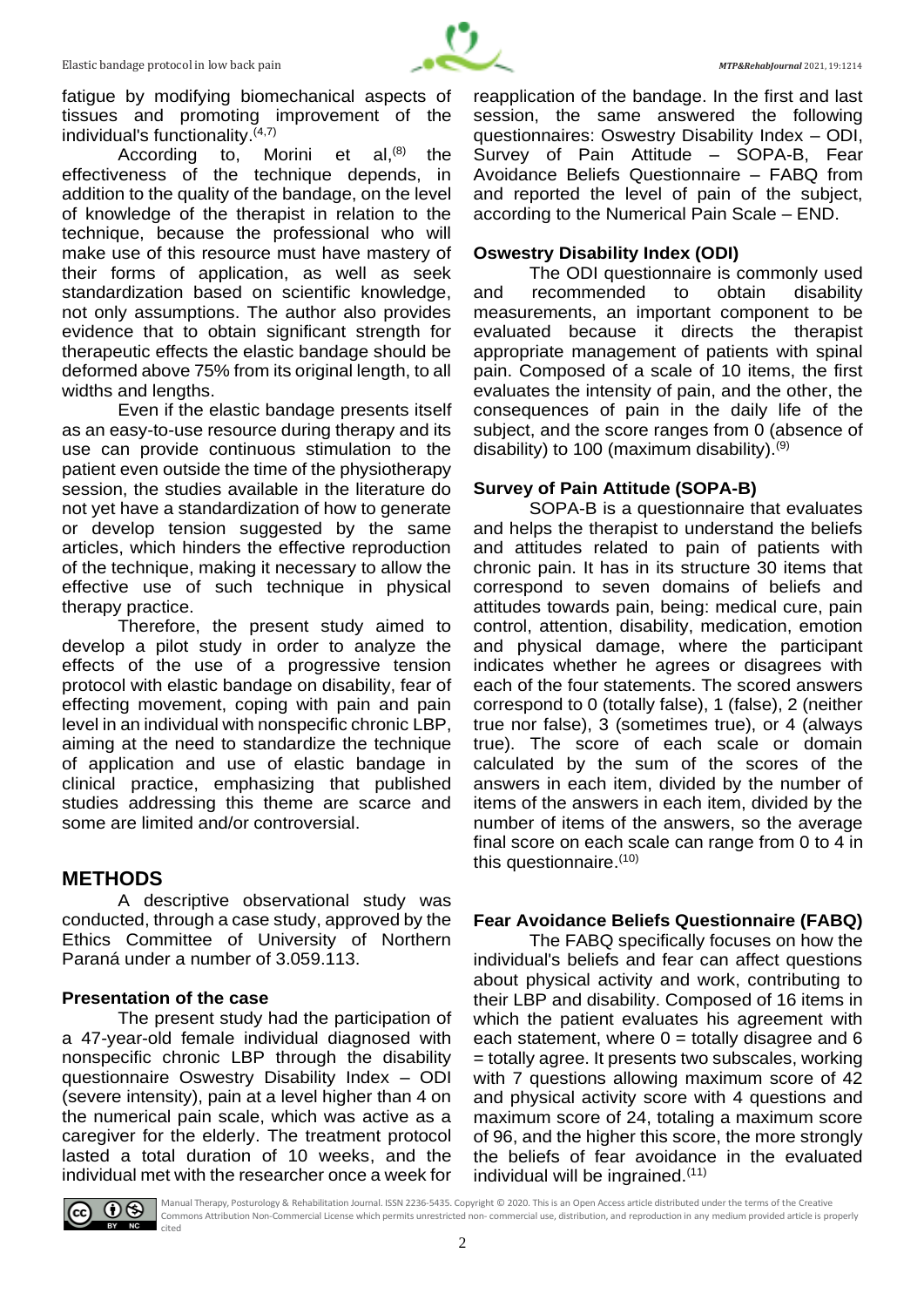#### *MTP&RehabJournal* 2021, 19: 1214 Ferreira AC et al.

### **Numerical Scale of Pain**

The Numerical Pain Scale allows the patient to quantify the intensity of their pain at a given time having in its structure a numerical sequence from 0 to 10, where point 0 indicates "absence of pain" and 10 represents "worst pain possible", numbers 2 to 9 indicators of intermediate pain levels felt.<sup>(12)</sup>

### **Application of elastic bandage with progressive tension protocol**

For the application of the elastic bandage,<br>researcher used the anatomical the researcher used the anatomical measurements of the twelfth thoracic vertebra up to 5 cm below the upper posterior iliac spine (EIPS) for the control of tape size, measured in order to cover the entire lumbar spine region. Before application, the individual had the skin sanitized with 70% alcohol, seeking to maintain the durability of the tape, and removal of hair from the region with the same objective.

The progressive tension protocol followed the following order during the 10 weeks: 1. Measuring the distance of the anatomical points between the twelfth thoracic vertebra and 5 cm below the post the superior iliac spine, which served as a reference for the application of the bandage throughout the protocol; 2. The elastic bandage to be applied in the first session, had exactly the value of the distance between such anatomical points; 3. From the second session, 0.25 cm of the total bandage to be applied was gradually removed. That is, Week 1: tape size exactly the distance between the observed anatomical points; Week 2: tape size equal to previous week, minus 0.25cm; Week 3: week 2 tape size, minus 0.25cm, and so consecutively until the tenth week.

The bandage was applied vertically on the transverse lumbar processes bilaterally, between the anatomical points of T12 and 5 cm below EIPS, with the individual seated, trunk in neutral position for application of the fixed point, and trunk flexion for the fixation of the moving point.

Noting that the tension of the elastic bandage will be given by the length of the same, since during the 10 weeks, the application will maintain the same anatomical points as a reference for inserting the fixation points of the tape.

# **RESULTS**

 Comparations were duly made between self-report questionnaires applied during the evaluations, in the first and last session, where it was observed that the individual participating in

the study presented significant improvements in the scores scored when compared to the pre- and post-intervention moments.

As noted in Table 1, the individual participating in the study was classified in the ODI questionnaire in the first week with a very severe degree of disability (78%) and presented after the end of the protocol minimum disability (10%) scored in the last week, this outcome allows us to point out the importance of this decrease in the levels of disability to improve the quality of life of the individual under study, since the exacerbated ineptitude, prevalent in subjects with chronic low back pain, often excluded the possibility of work<br>activity, practice of physical exercises. activity, practice of physical exercises, socialization and other dynamics related to the functionality of the individual.

There is also a significant improvement in the SOPA-B score in the 6 domains (control, emotion, disability, physical damage, solicitude and medical cure), when compared to the first and last evaluation, suggesting that the resource and protocol used caused improvements in these aspects to the individual.

In the FABQ, there was a reduction in the domains of physical activity and work, a result that indicates a positive influence achieved through the use of elastic bandage with the protocol described in this study, in the promotion of improvements to the individual, both in the field of physical activity and in the work activity performed. In the measurement of pain with numerical pain scale, significant relief in the level of reported pain was obtained as a result, and in the first evaluation the referred pain was considerably high $(8)$  and in the last one there was a significant decrease.(4)

# **DISCUSSION**

 Due to the high incidence and functional disability condition that chronic LBP promotes there are numerous interventions studied aiming at the management of symptoms, however, none has full efficiency for this pathology yet. Thus, the findings in this study collaborate with the knowledge already existing in the current literature about elastic bandage, efficiently and standardized during clinical practice.

The reduction in the level of disability of the participant evaluated with the ODI questionnaire is a finding that corroborates the data presented in the systematic review by Sheng et al,  $(13)$  who addressed and collected significantly positive data for the use of elastic bandage in patients with



Manual Therapy, Posturology & Rehabilitation Journal. ISSN 2236-5435. Copyright © 2020. This is an Open Access article distributed under the terms of the Creative Commons Attribution Non-Commercial License which permits unrestricted non- commercial use, distribution, and reproduction in any medium provided article is properly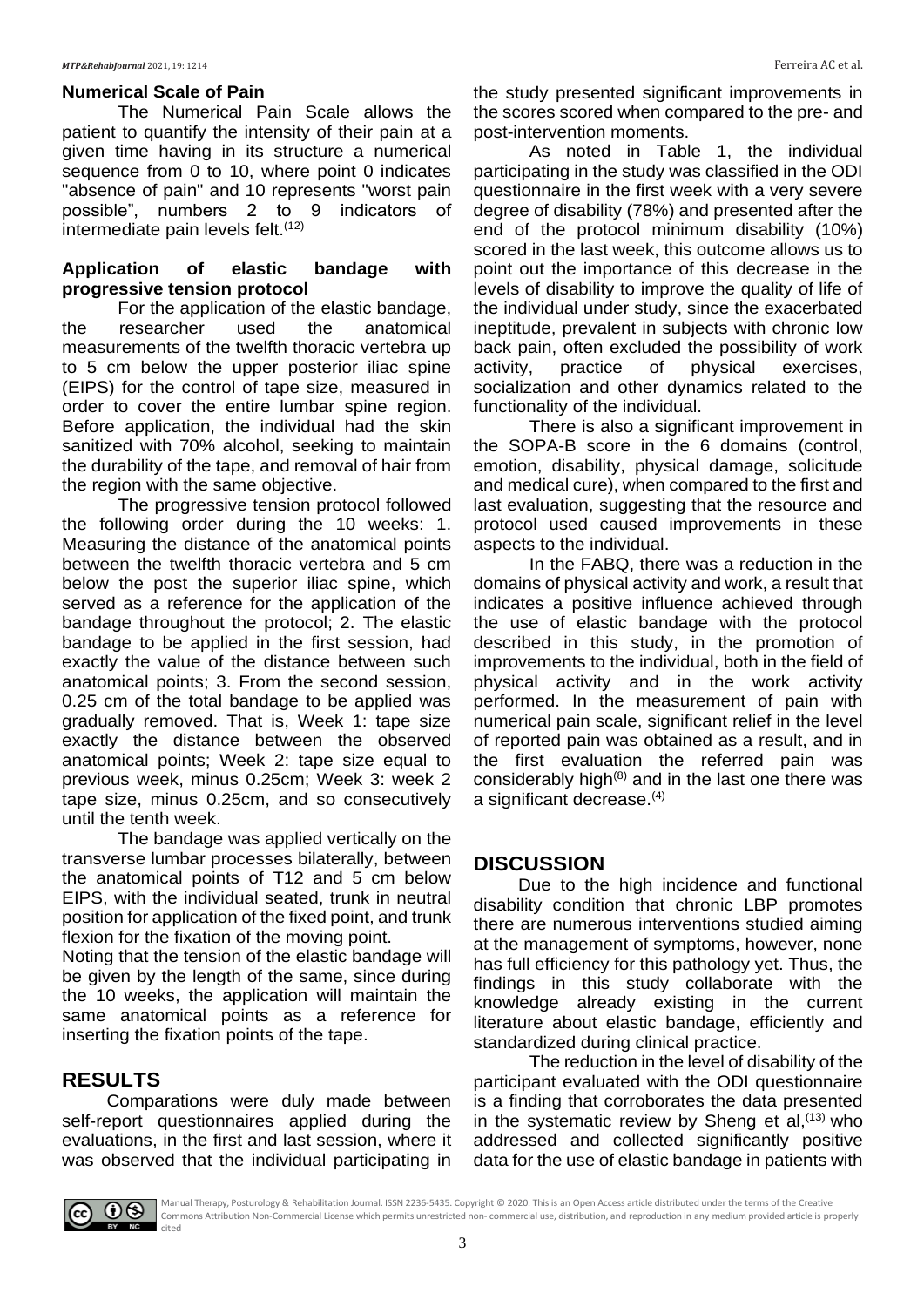

nonspecific chronic low back pain, randomized clinical trials that used the same questionnaire as a result indicator. The authors Dionísio et al. $(2)$  in a study conclude that chronic low back pain is multifactorial and not determined only by biomechanical or musculoskeletal alterations, but also by biopsychosocial components that often favor scan ssurer clinical outcome for the patient, therefore, the results obtained through SOPA-B in the present study agree with these components that are related to the patient's pain, being a finding of great relevance in the context of clinical practice.

According to Leite et al,  $(14)$  most patients with chronic LBP are socially affected, may present deficits in physical fitness due to severe pain make even functional training impossible and that such a situation can lead to anxiety and depression in these individuals, associated with the fact that feeling afraid and being influenced by beliefs of this aspect can generate a significant impact on the life of the worker subject, who is often depressed, anxious, disgruntled and afraid of being deprived of his job, agreeing with the findings of this study, that through the FABQ tool suggests that the beliefs and fears of patients with chronic LBP can negatively influence aspects of your life such as physical and work activity.

Ribeiro et al,  $(15)$  point out in an observational study, with participants who present nonspecific chronic LBP, that the more intense the pain, the greater the disability that the individual will present in the activities performed and such analysis allows us to compare with the reduction of pain, evaluated through the numerical scale of pain, and we can still correlate the finding obtained in the ODI, already mentioned above, which assesses the level of disability of the individual.

Thus, the use of elastic bandage aggregates the options of effective therapies for the treatment of chronic LBP. Studies correlating elastic bandage or progressive tension protocol for chronic LBP are still scarce, since such a protocol involves a current and innovative technique. As described and analyzed, this technique proved to be efficient in the study presented, which encourages us to carry out new interventions to improve the results that have already been achieved.

# **CONCLUSION**

Thus, it can be concluded that the application of elastic bandage with the use of the progressive tension protocol, it brought changes in the general health of the individual under study, as well as reduction of the rate of disability, pain and fear of effecting the movement. This fact is of great importance in the clinical context, because it directly reflects on the quality of life and consequently in the labor performance of the subject with nonspecific chronic LBP.

**Authors' contributions:** ACFTDA: conception and design of the study, survey, analysis and interpretation of the data and final approval of the version to be published. GAO: writing of the manuscript and critical review. MRS: analysis and interpretation of the data. TTDA: review and final approval of the version to be published. RCA: participated in the conception and coordination of the study, analysis and interpretation of the data.

**Consent:** Informed written consent was obtained from the patient for the publication of this case report. A copy of the written consent is available for review by the Editor of this journal.

**Financial support**: Nothing to declare.

**Conflict of interest:** Nothing to declare.

# **REFERENCES**

- 1. Srinivasa NR, Daniel BC, Milton C, Nanna BF, Herta F, Stephen G, et al. Definição revisada de dor pela Associação Internacional para o Estudo da Dor: conceitos, desafios e compromissos. Associação Internacional para o Estudo da Dor (IASP). 2020.
- 2. Dionísio GH, Salermo VY, Padilha A. Sensibilização central e crenças entre pacientes com dores crônicas em uma unidade de atenção primária de saúde. BrJP. 2020;3(1):42-47. http://dx.doi.org/10.5935/2595- 0118.20200010.
- 3. Soares P, Cabral V, Mendes M, Vieira R, Avolio G, Vale RGS. Efeitos do Programa Escola de Postura e Reeducação Postural Global sobre a amplitude de movimento e níveis de dor em pacientes com lombalgia crônica. Rev. andal. med. deporte. 2016;9(1):23-28. http://dx.doi.org/10.1016/j.ramd.2015.02.00

5.

4. Lima HC, Luiz KRG, Magalhães MM, Silva DM, Reis MAS, Rodrigues EKCC, et al. Aplicação do Método Kinesio Taping e seus efeitos na redução da dor e no ganho da flexibilidade da coluna lombar em funcionários que trabalham sentados. Revista Eletrônica Acervo Saúde. 2019;11(16):e1385.



Manual Therapy, Posturology & Rehabilitation Journal. ISSN 2236-5435. Copyright © 2020. This is an Open Access article distributed under the terms of the Creative Commons Attribution Non-Commercial License which permits unrestricted non- commercial use, distribution, and reproduction in any medium provided article is properly